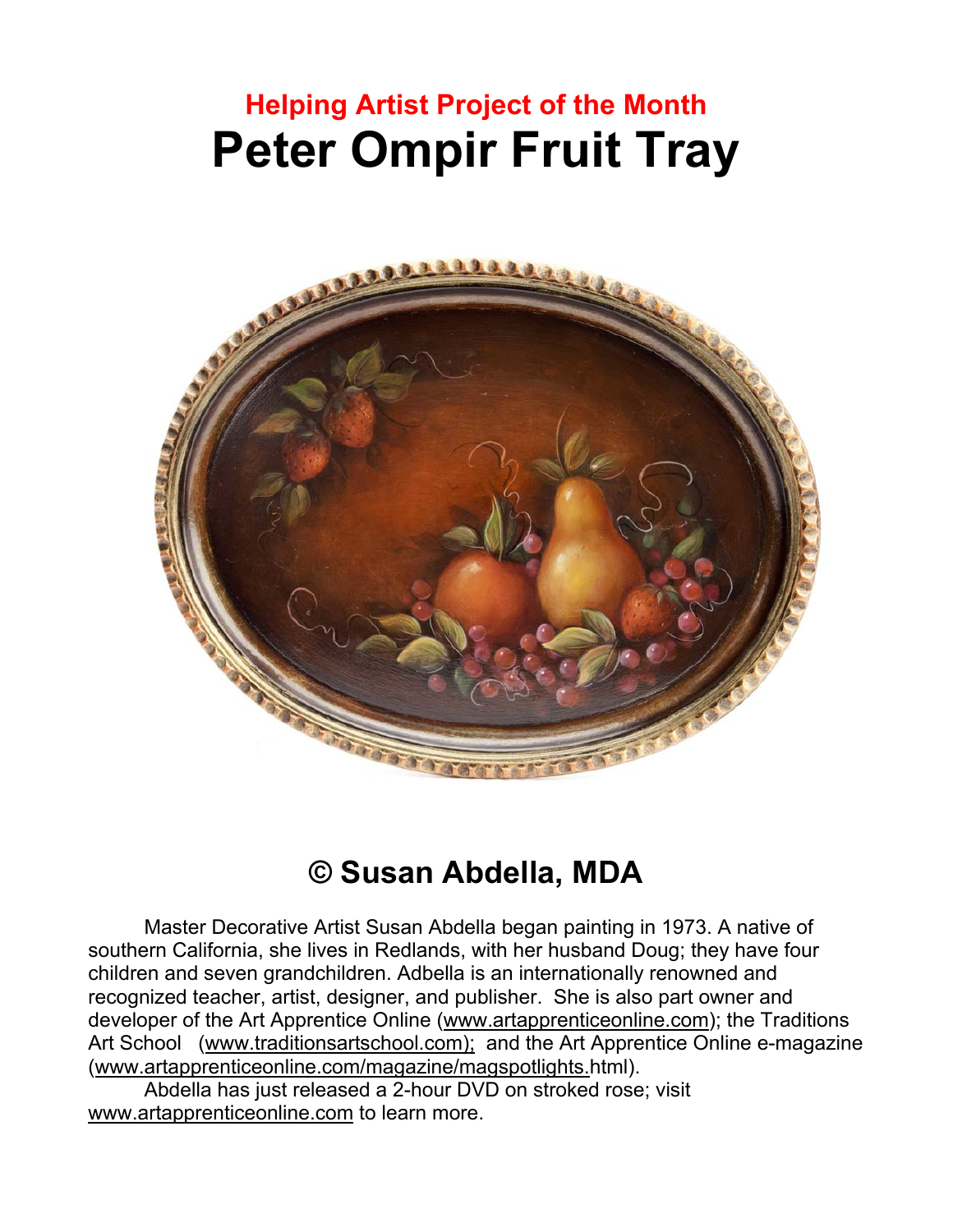# **DECOART PRODUCTS REQUIRED**

#### **Traditions Artist Acrylics**

- DAT02 Naphthol Red
- DAT06 English Red Oxide
- DAT09 Vermilion
- DAT12 Yellow Oxide
- DAT13 Diarylide Yellow
- DAT14 Hansa Yellow
- DAT19 Pine Green
- DAT24 Phthalo Blue
- DAT32 Red Violet
- DAT37 Medium White
- DAT42 Carbon Black
- DAT46 Burnt Umber
- DAT47 Brown Madder
- DAT50 True Gold

# **Traditions Artist Acrylic Mediums**

- DATM01 Glazing Medium
- DATM02 Extender & Blending Medium
- DATM04 Satin Varnish
- DATM08 Dark Primer

# **Traditions Artist Acrylic Brushes**

- TB12 0 Liner
- TB21 3 Round
- TB42 8 Filbert or TB43 10 Filbert
- TB61 6 Filbert
- TB73  $\frac{3}{7}$  " Angle
- TB101 0 Mini Mop
- TB122 1" Soft White Mop

#### **Surface**

• European tray, R & M What Knots, 23406 94th Avenue West, Edmonds, WA 98020;

206-542-1592; email: rmary10@home.com

#### **Supplies**

- 250-350 grit sandpaper
- Clean rag or cloth
- Large wash brush
- Large angle brush, about  $\frac{3}{4}$ " or larger
- Water container
- Palette or plastic plate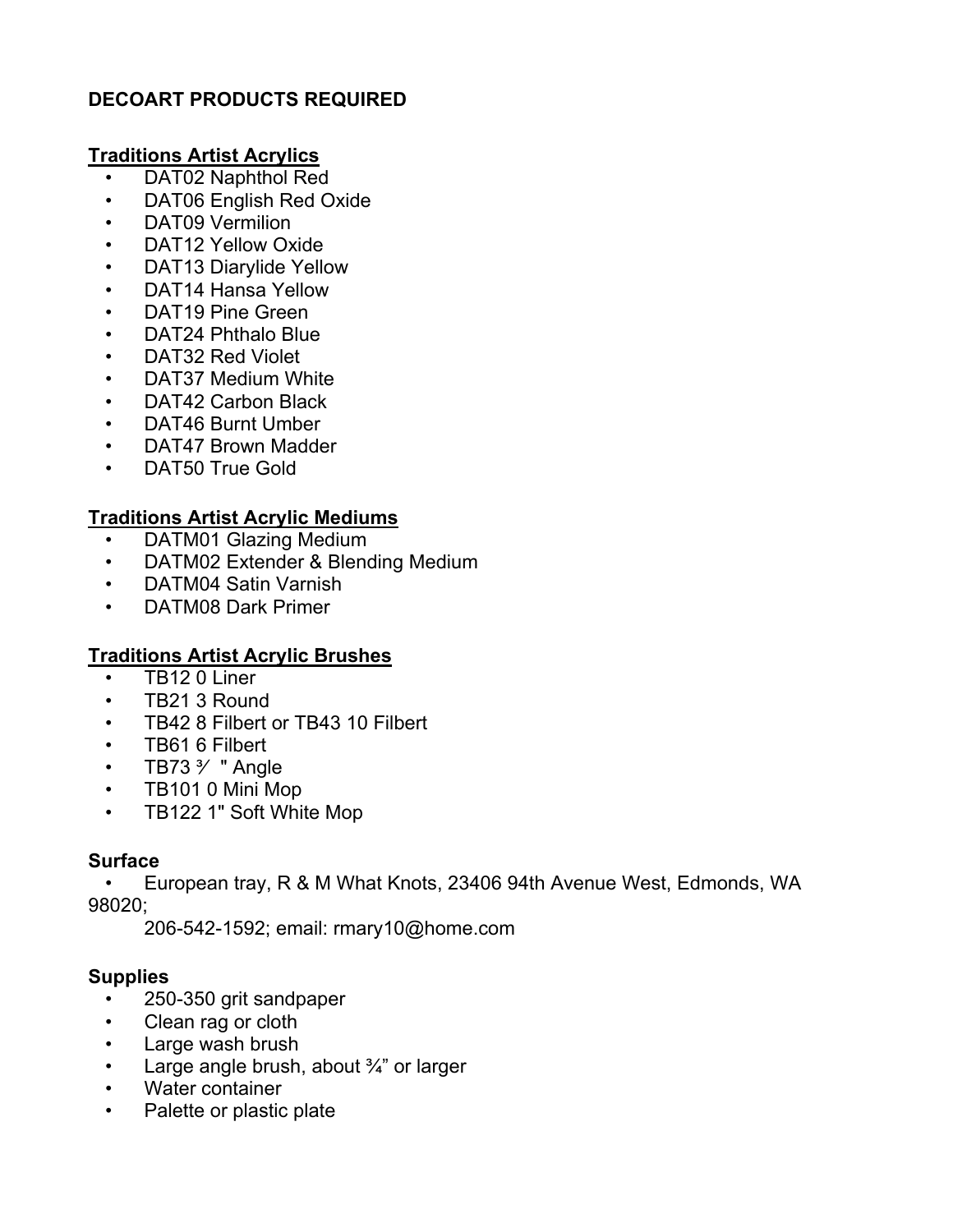Paper towels

• Light graphite paper

# **Instructions**

# **Preparation**

1. Sand tray; remove residue with rag or cloth.

2. For green background, mix Yellow Oxide + touch of Carbon Black + equal amount of Dark Primer. For red background, mix Naphthol Red + Carbon Black + equal amount of Dark Primer.

3. Apply to surface; dry and sand lightly. Apply second coat; dry and sand.

4. For frame or banding, mix English Red Oxide + Dark Primer (1:1) and apply one coat.

5. If you would like frame to be Red Violet, then apply 1 or 2 coats of Red Violet over English Red Oxide. (Tray with basket weave frame was more heavily painted with True Gold + Brown Madder. It was later antiqued with Burnt Umber.)

6. Give surface one coat of Glazing Medium + water (1:1). (This will assure easy removal of pattern lines.)

7. Transfer design, omitting grapes and squiggles, with light graphite paper.

# **Mixes**

| Yellow Mix:      | Hansa Yellow + Diarylide Yellow (1:1).                       |
|------------------|--------------------------------------------------------------|
| Soft Yellow Mix: | Medium White +Yellow Oxide + Hansa Yellow (1: touch: touch). |
| Dark Red Violet: | Red Violet + Brown Madder + Burnt Umber + Carbon Black       |
|                  | $(1:1:1:$ touch).                                            |
| Brown Madder:    | Brown Madder + touch of Carbon Black.                        |
| Dark Blue:       | Phthalo Blue + Carbon Black (1:touch).                       |
| Green Mix:       | Dark Blue Mix + Yellow Oxide + Yellow Mix + Brown Madder     |
|                  | $(1:1:1:touch)$ .                                            |
| Light Green:     | Green Mix + more Diarylide or Hansa Yellow + Medium White.   |

# **Suggested Painting Technique**

Base In - using a little water:

- 1. Apples: English Red Oxide; when dry, Naphthol Red.
- 2. Strawberries: English Red Oxide; when dry, Naphthol Red.
- 3. Pear: Yellow Oxide + little Burnt Umber.
- 4. Leaves and hills: Green Mix.
- 5. Stems: Burnt Umber + Medium White.
- 6. Let all dry.

# Dark underneath grapes

1. Red Violet: Dark Red Violet (Naphthol Red can be added if desired and touch of Medium White may be necessary if grape color won't show on dark background.) Or use Red Violet + Burnt Umber.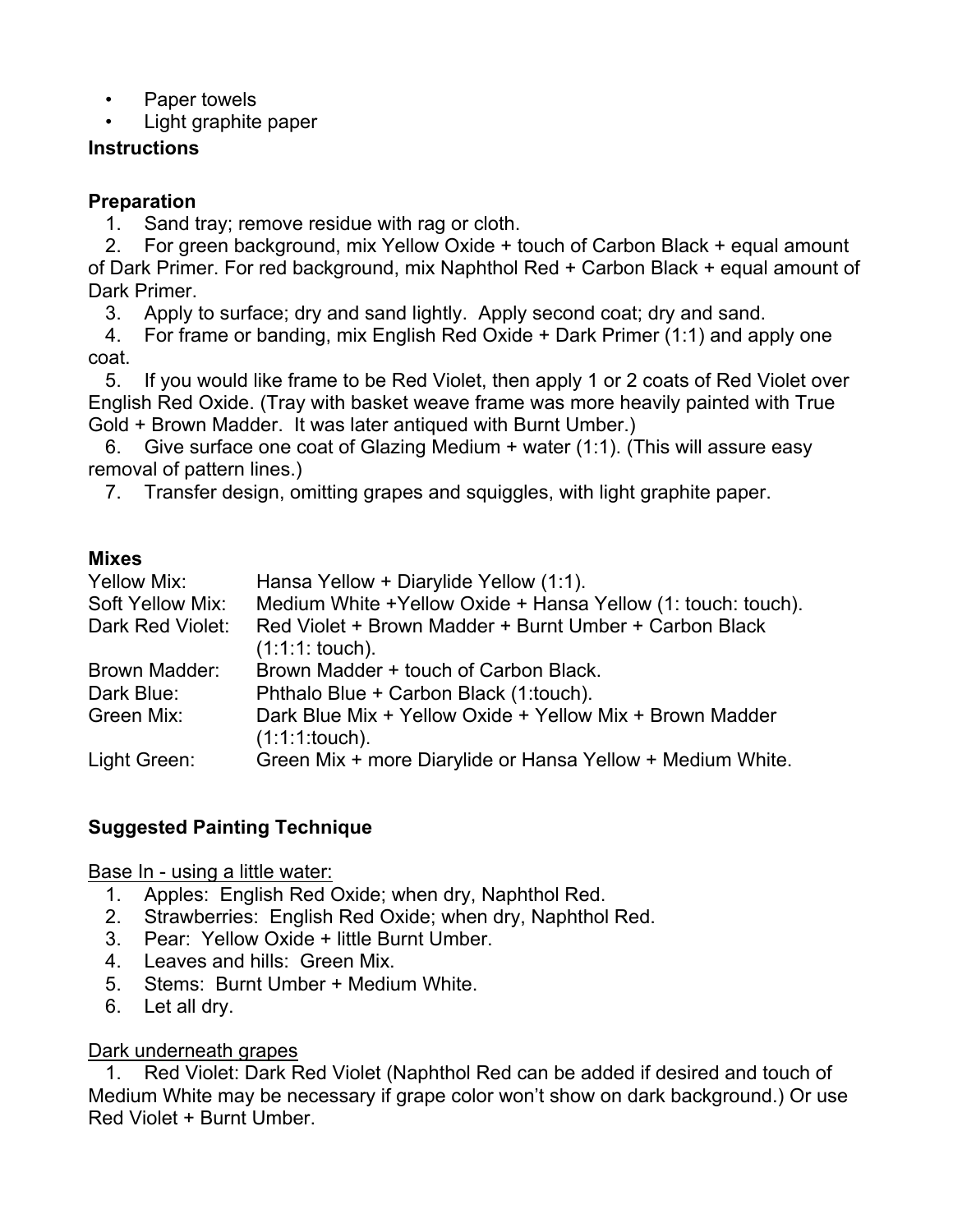- 2. Blue Grapes: Phthalo Blue + Carbon Black.
- 3. Green: Green Mix + Burnt Umber or Carbon Black
- 4. Red: Naphthol Red + Burnt Umber
- 5. Place chosen grape color on wet palette for future use.
- 6. Take small amount of grape color and thin with water.
- 7. Use fingertip to drop in a few dark grapes.
- 8. Let dry.

First shading and glaze on floor of tray, frame, and around fruit

1. Apply thin layer of Extender & Blending Medium to surface.

2. Mix Burnt Umber + Pine Green (or Green Mix) + Red Violet (or dark mix of your preference) and place on wet palette.

3. Dress angle brush with Extender & Blending Medium; blot excess; side-load into dark glaze mix; and shade around fruit, separate where needed.

- 4. Set shading around dark grapes.
- 5. Shade floor of tray around outer edge.
- 6. Soften all with soft dry mop brush. (This first shading will look a bit messy.)
- 7. If frame of tray is to be antiqued, do it at this time.
- 8. Let dry.

Use thin coat of Extender & Blending Medium and apply first darks.

1. Pear: Rebase Yellow Oxide + Burnt Umber. Wipe brush stroke Yellow Oxide through center. Side-load into English Red Oxide + Brown Madder Mix and begin shading more on darkest side.

2. Apple and strawberry: Rebase with Naphthol Red + touch of Yellow Oxide. Streak Vermilion in light area. Side-load into Naphthol Red + Burnt Umber; begin to shade apple/strawberry. Use Dark Red on dark side.

3. Leaves and hulls: Apply wash of Naphthol Red+ Burnt Umber or Brown Madder on some leaves. On hulls, use smaller round and stroke in with Green Mix. Pick up Light Green mix and highlight hulls. (Leaves should be dry for watery strokes to be effective, so dry or blot leaves.) On leaves, use round or filbert brush to brush mix of Light Green Mix + Yellow Oxide thinned with water. Begin with most forward leaves on light side of leaf. Stroke from base of leaf out toward tip. Stroke a little color on shaded side.

4. Grapes, dry surface: Lighten grape color with a little Medium White thinned with water, and using fingertip, place lighter value grapes, varying size. Stroke some of this color on leaves.

5. Dry all.

# Gold Dry-Brushing

1. True Gold can be effectively and easily altered by simply adding touch of desired color. Apply light coat of Extender & Blending Medium.

2. Dress large angle mop brush with a little Extender & Blending Medium, blot, and side-load into True Gold.

3. Stroke around outside of inset; soften with large dry mop brush. Lightly dry-brush True Gold on frame.

- 4. Dry thoroughly.
- **5.**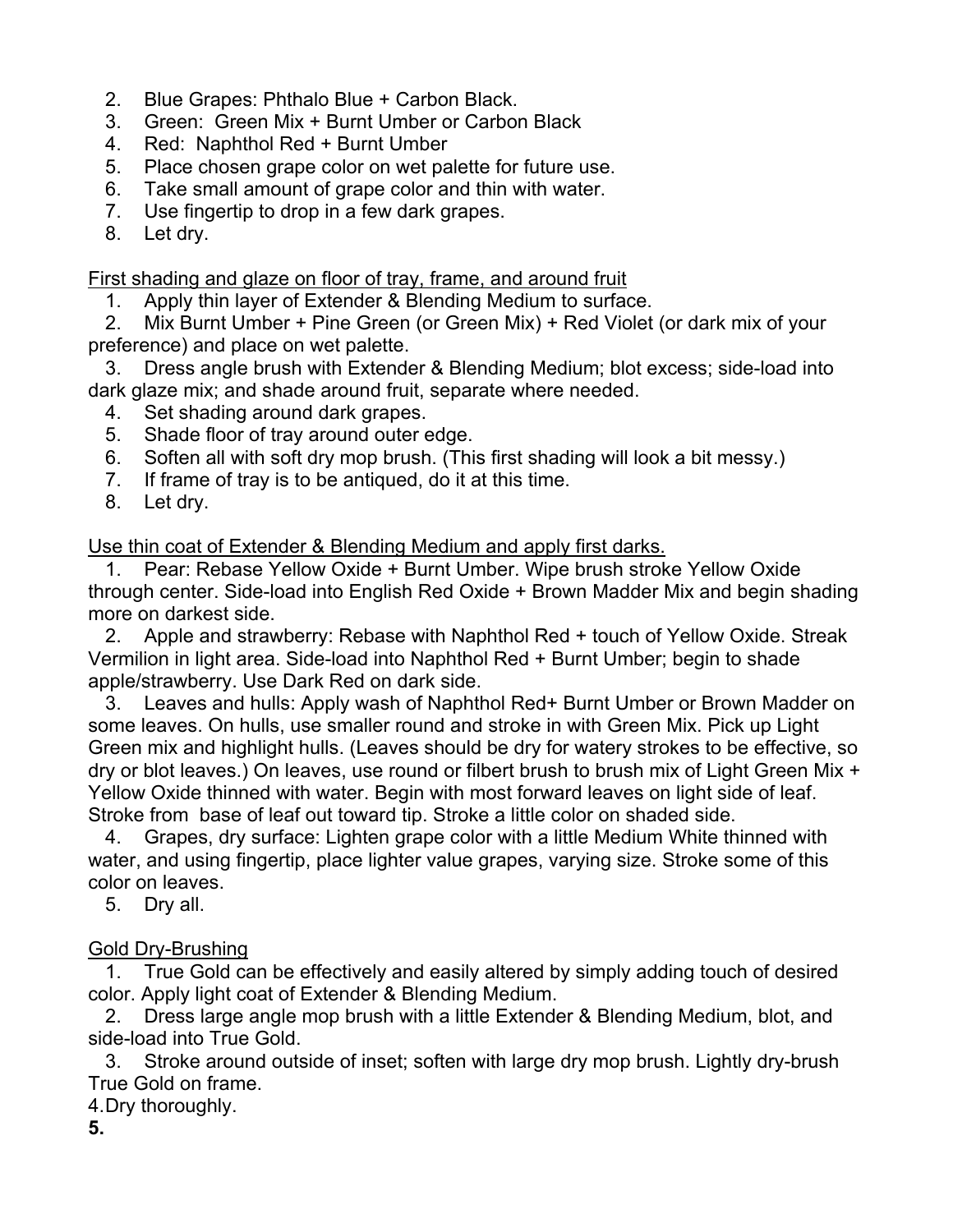Apply light coat of Extender & Blending Medium to surface.

- 1. Side-load into dark shade mix used for individual fruit and strengthen dark areas.
- 2. Use filbert brush and scant paint and stroke in a few "shadow" leaves.
- 3. Side-load into grape shade color and stroke in on shaded side of grape.
- 4. Let dry.

Lights and darks

1. Apple: Give apple thin layer of Extender & Blending Medium + Naphthol Red; strengthen with Vermilion in light area. Build toward stronger lights with Yellow Oxide and Soft Yellow Mix. Repeat as needed. Renew darks. Medium White is shine.

2. Pear: Apply Yellow Oxide + Burnt Umber + Extender & Blending Medium to pear and renew Yellow Oxide through center. Strengthen light areas with Yellow Mix, then Soft Yellow Mix. (Touches of Vermilion, Brown Madder, or Dark Red can be added or a little Pine Green or Green Mix.) Medium White is final highlight shine.

3. Strawberry: Dry surface or blot any visible Extender & Blending Medium. Use round brush, with "watery" paint, and build light area from Vermilion, Yellow Oxide, and touch of Medium White or Soft Yellow Mix. Let dry.

4. Seeds: Use liner or detail brush to apply Burnt Umber all over; Yellow Oxide + Burnt Umber on shade side; and Medium White in highlight area.

5. Grapes: Use a little Extender & Blending Medium this time. Lighten grape color further with Medium White. Side-load brush and strengthen light area of grape. Small soft mop brush can be used to soften. Reflected light is Vermilion or color of choice. Shine dots are Medium White.

6. Leaves: "Watery" strokes of Light Green, brush mixed with Yellow Oxide + a little Medium White. (You could also pick up a little Yellow Mix.) Vary color on leaves.

7. Stems and Leaf Veins: Use liner brush and Burnt Umber (adjust darker if needed) and indicate center leaf vein and a few side veins. Then repeat with Medium White. (Try to vary line work in leaves.) Leaves can be outlined to give more definition with Burnt Umber, Medium White, or a little of each. (Again, vary liner work. In many places, only suggestion of leaf shape is needed.)

8. Squiggles: Burnt Umber and then Medium White.

9. Dry.

Finishing

Give piece two or three coats of Satin Varnish.